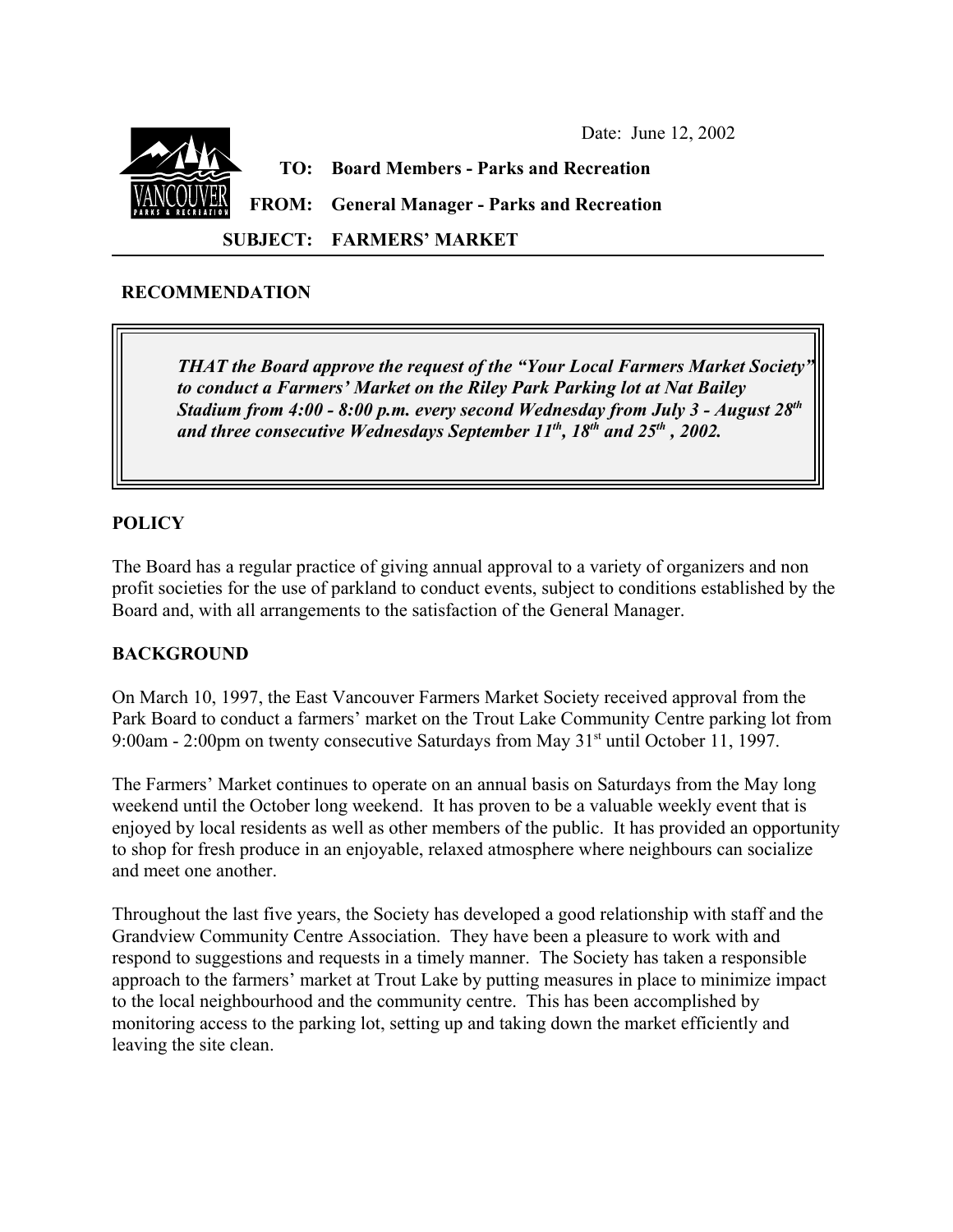In 2000, the East Vancouver Farmers Market Society changed its name to "Your Local Farmers Market Society" to allow markets outside of East Vancouver to feel included in their mandate. The organization is a non profit society in good standing.

The Society believes that the "Farmers' Markets" create linkages that address "community" in a holistic sense, incorporating social, economic, environmental, health and sustainability issues. They operate from a community based philosophy and understand and respect the mandate of the Park Board.

The Society's goal is to create a farmers' market within an urban setting that is a regular community event focusing on and celebrating the growing, harvesting and sharing of local food.

In November 2001, the organization completed and eleven month strategic planning process. The results of the study indicated that the three most important feature of the markets are fresh quality of produce, an outdoor atmosphere and a sense of community. It also indicated a great desire from several Vancouver neighbourhoods for a market in one's "own backyard".

The Society also hosts a Farmers' Market in the West End on Saturdays from 10am - 2pm at Lord Roberts School and will be in North Vancouver this summer on Sundays from 10am - 3pm at the North Van City Hall.

This type of activity is becoming more popular in local neighbourhoods and there are indications that a number of organizations may want to pursue opportunities to hold farmers' markets in other Park Board locations.

# **DISCUSSION**

The Society is proposing to hold a farmers' market at the Nat Bailey Stadium parking lot that is designated for Riley Park Community Centre use. This lot is adjacent to Ontario Street, in a central location directly across from the Community Centre. It provides easy access for the vendors as well as additional parking for the public. This site is also along the Ontario Street Bike route making it accessible to cyclists and it is within walking distance of the surrounding community.

The farmers' market proposal would include a small scale market with approximately twenty vendors with produce for sale from BC farmers, processors and local artisans. There will also be acoustic music, activities for children including face painting, balloon making as well as cooking demonstrations. The event would occur on every second Wednesday from July  $3<sup>rd</sup>$  -August 28<sup>th</sup>

during the baseball season as well as three consecutive Wednesdays including September 11th, 18th and  $25<sup>th</sup>$ , 2002, from 4:00 - 8:00pm after the Canadians games are over. There would be a a total of eight events throughout the summer and early fall.